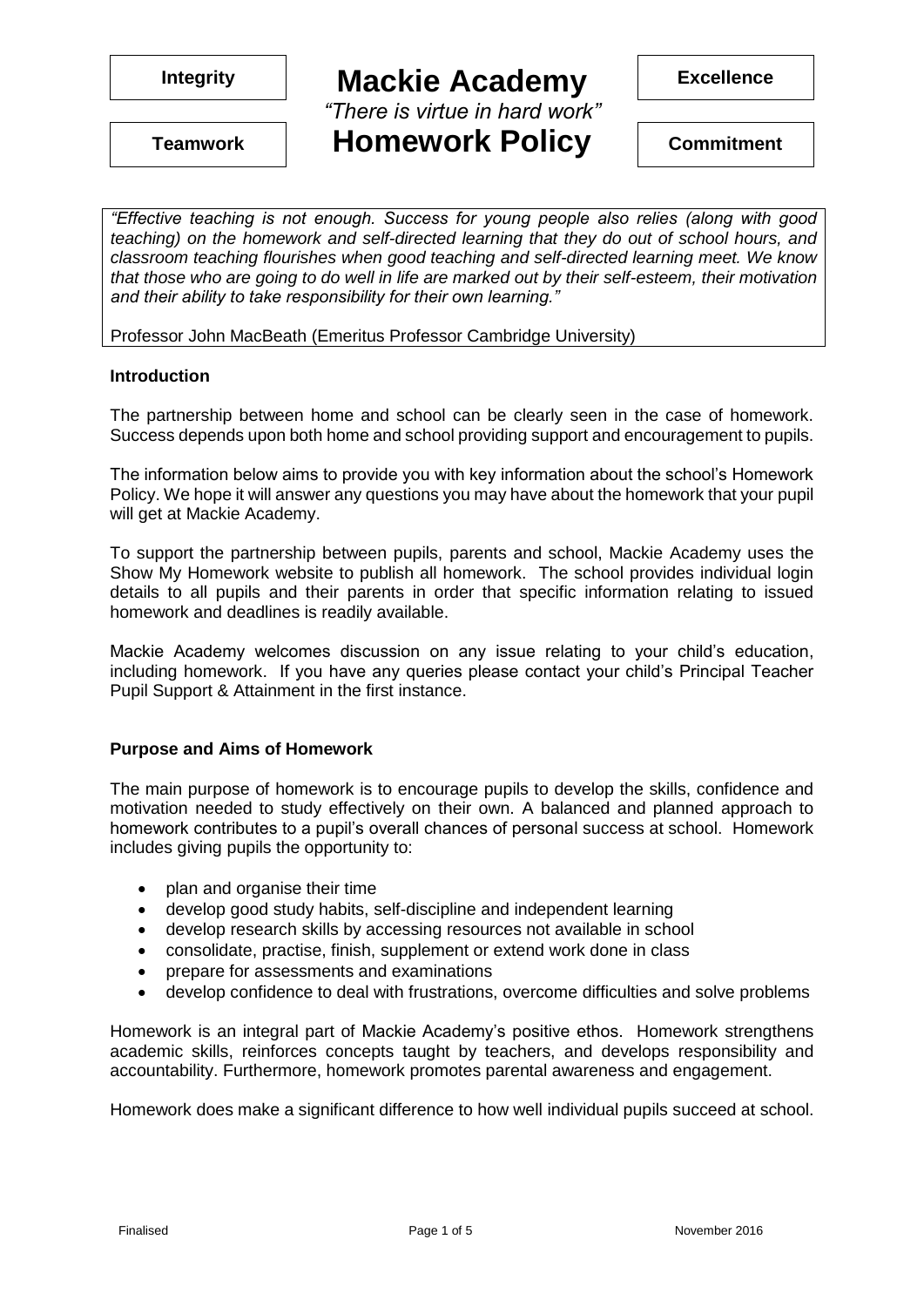*"There is virtue in hard work"*

**Excellence**

**Homework Policy Teamwork Commitment**

### **What forms might homework take?**

Homework can take various forms and the type of homework will vary from subject to subject. Some of the tasks given may include:

| Investigations | Interviewing                    | Simple<br>experiments                        | Essay writing                              | Learning work                        |
|----------------|---------------------------------|----------------------------------------------|--------------------------------------------|--------------------------------------|
| Research       | <b>Public Library</b><br>visits | Drafting &<br>redrafting                     | <b>Report writing</b>                      | Vocabulary<br>practice               |
| Reading        | Designing                       | Revision                                     | Making a<br>simple model                   | Spelling                             |
| Drawing        | Word<br>Processing              | Desktop<br>Publishing                        | Projects                                   | Learning<br>formulae                 |
| Coursework     | Watching<br>recommended<br>T.V. | Accessing the<br>Internet and<br><b>GLOW</b> | Completing<br>tasks started<br>in class or | Practising<br>skills /<br>rehearsing |
| Fieldwork      | programmes                      | Keep fit or<br>sporting tasks                | missed tasks                               | Listening<br>activities              |

These are only some of the kinds of homework that may be given. Different subjects will provide opportunities to practise different skills and learn in different ways.

Homework is set at an appropriate level and extends each individual by being challenging and yet manageable. Different tasks may be set or the same task at different levels to individual students. Teachers should provide appropriate support and take into account how much time individual pupils will need to complete a task.

### **Quantity**

The amount of time pupils should spend on homework tasks varies between year groups and courses. It may also depend on the nature of the subject or the type of course work being done at the time.

- In general homework is given on a planned and regular basis related to the number of subject lessons per week.
- The time spent on homework is likely to increase as the pupil gets further through school.
- In addition to the formal homework tasks that are set, pupils always have the regular routine task of revising and reading over work done in class. This can also include extending and tidying up written work done in class.

Senior Phase pupils (S4-6) should be applying themselves regularly and consistently to private study at home. This should form a considerable part of each evening and parts of the weekend. It is anticipated that examination preparation will require significant additional time. Ideally, homework, other than revision work, will not be issued for two weeks prior to examinations to allow students to prepare adequately.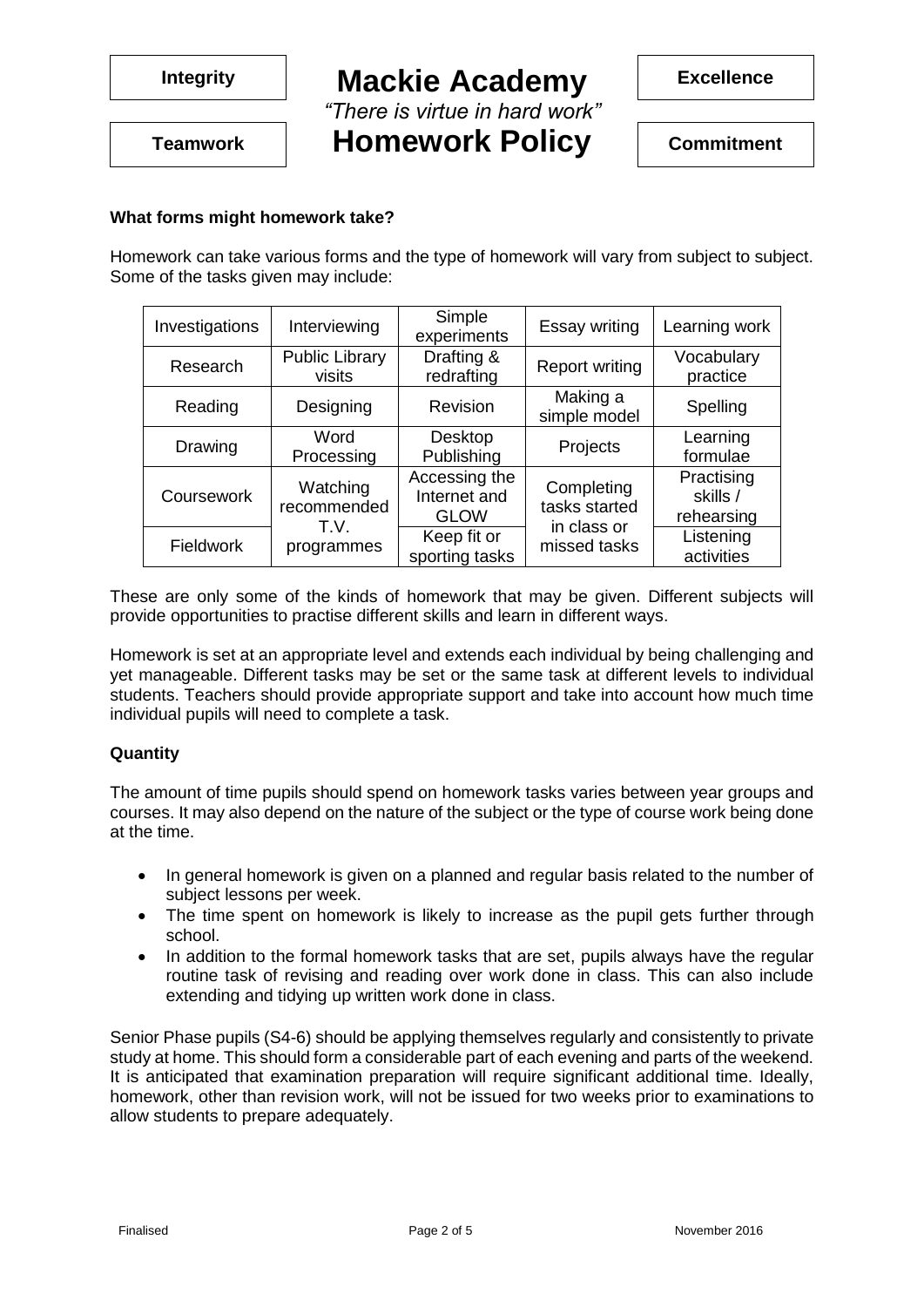*"There is virtue in hard work"* **Homework Policy Teamwork Commitment**

**Excellence**

#### **The Role of the Pupil**

It is the responsibility of the pupil to submit homework on time, having produced it to the highest standard possible. Where homework is not submitted, the class teacher will discuss the reasons for this and parents will be notified accordingly.

It is the responsibility of the pupil to:

- ensure that they take a clear note of **all** Homework what has to be done and when the homework is due in, if they decide not to use the Show My Homework website/app
- find out any work missed due to absence and complete this in agreement with the teacher
- prepare for subject assessments notified
- seek advice and help from teachers if necessary **before** the homework due date
- plan their personal study timetable
- use study periods and study leave productively in the Senior Phase
- meet deadlines

#### **The Role of the Parent**

Research shows that a parent has an extremely important partnership role to play in assisting their child to succeed. The parent can help by:

- ensuring their child completes homework regularly
- encouraging a positive attitude to study
- providing a suitable study place free from distractions. For example, working in a warm and well-lit part of the house; providing a flat surface to work on such as a desk or table; encouraging them to work away from distractions such as T.V., mobile phone, etc.
- assisting their child establish a homework routine and not to leave it until the night before it is due
- encouraging productive use of homework time even when specific homework has not been set by the school e.g. reading programmes, research and revision
- communicating with the school on any problems which relate to homework
- taking a positive and active interest in what is being done
- reinforcing the value of homework

If your child is absent from school please ensure that they find out the classwork and homework they have missed. It will be your child's responsibility to arrange with the teacher an agreed timescale to complete missed work.

If your child is unable to attend school for an extended period but **can** work at home, then you should contact the child's Principal Teacher Pupil Support & Attainment (Guidance) to request work.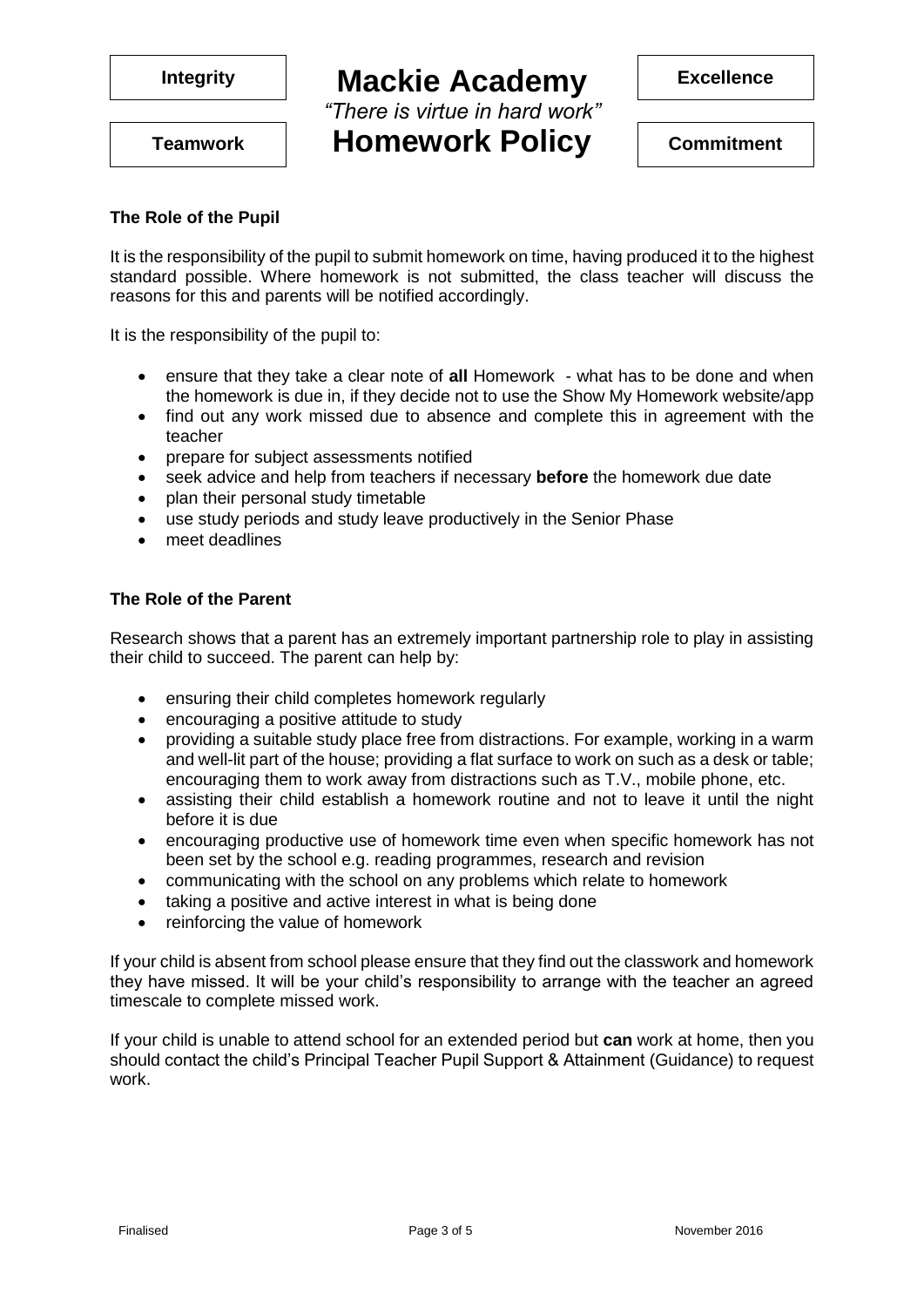

*"There is virtue in hard work"* **Homework Policy Teamwork Commitment**

**Excellence**

# **The Role of the School**

Teachers will:

- ensure that all homework tasks and assessment notifications are populated on Show My Homework.
- promote a positive attitude to homework and develop high expectations
- ensure that appropriate homework is set and regular feedback provided
- ensure that homework is attainable and differentiated according to pupil ability
- use the Whole School Policy for non-completion of homework to inform parents, and PT's Pupil Support & Attainment (Guidance) where there is a problem
- provide opportunities for pupils to study outwith class time through the use of the library and study support classes if available.
- monitor and evaluate the effectiveness of the Homework policy to ensure an effective and consistent approach to homework.

### **Failure to Submit Homework**

While the vast majority of pupils understand the importance of homework and take a positive and responsible approach to it, there may be circumstances where non-completion of homework becomes a concern. In order to develop a positive attitude towards homework and to develop high expectations of staff, it is important that a clear, fair policy is applied consistently, and that all pupils are made aware of this.

The following system to notify parents will apply should pupils fail to submit or make a positive attempt at a homework task:

- 1. Where homework is not submitted by the due date, the class teacher will note this and the pupil will be expected to submit the work on the next school day (not just the next day on which they have that subject).
- 2. On the first instance where homework is not submitted the class teacher will note this.
- 3. On subsequent occasions where homework is not submitted by the due date, the class teacher will inform the office (using the dedicated homework email address) with copy to relevant PSAT teacher and Faculty Head, of the details, and parents will be notified by email (or text if no email address has been provided).

#### Example:

<name> has not submitted homework for <subject> (<teacher>) due on <date>.

The homework is still expected to be submitted by the pupil however if it has not been done so within a reasonable time then there can be no expectation by the pupil that a late submission will receive feedback from the teacher.

4. Should repeated failure to submit homework be considered sufficiently detrimental to a child's academic progress, the class teacher will complete a 'Cause for Concern' which will follow the standard procedure used for Cause for Concerns.